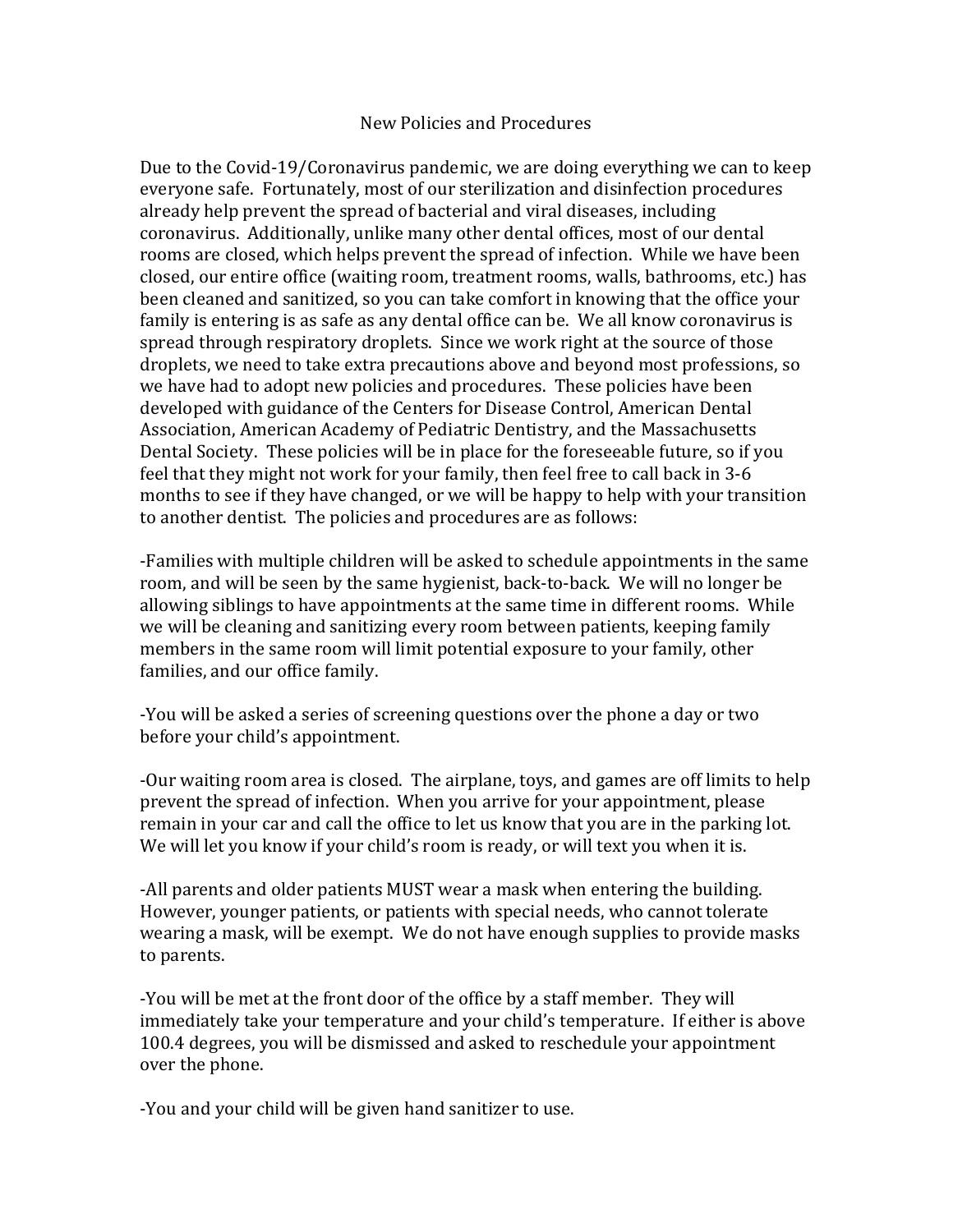-Screening questions, medical history update, and consent forms will be reviewed and signed at the front.

-Your child will be escorted to their room by the assistant or hygienist. In order to minimize the number of people in our facility we STRONGLY URGE parents to return to their car during the duration of your child's appointment. If you feel that this might be too difficult for you, or your child, then you may need to contact us in several to see if the policies have changed. This includes the following procedures:

-routine orthodontic appointments or re-evaluations -cleanings on older patients, or younger patients who have exhibited the maturity to be able to do it on their own -restorative or sealant appointments for older patients, or younger

patients who have exhibited the maturity to be able to do it on their own

Your children are left alone at school on a daily basis, with you putting your faith and trust in the school staff to take care of your children. We will care for them just as well, and hope that you would extend to us the same faith and trust.

Procedures in which parents may be allowed to accompany their children:

- -initial dental visits
- -cleaning appointments for very young children
- -orthodontic consults
- -delivery of orthodontic appliances or placing of braces (when allowed in the future)

-initial restorative appointments for younger children, or follow-up restorative appointments for apprehensive patients

-appointments for children with special health care needs

-After your child's appointment, you will be called by the hygienist, assistant, dentist, or front desk. They will let you know how the appointment went, our findings, and any follow-up appointments that might need to be made.

-Your child will be escorted to the front of the office where you can meet them at the door.

-Unfortunately, our Treasure Tower is shut down at the moment, so we won't be giving away prizes at this time.

-We are not charging an extra sterilization/PPE fee at this time. However, we may need to revisit this policy in the future due to the increased number and cost of supplies needed to keep everyone safe, as well as the additional time needed to sanitize rooms between appointments.

-We will be working limited hours with limited staff, and appointments will be spaced further apart to allow for additional cleaning of the rooms between patients.